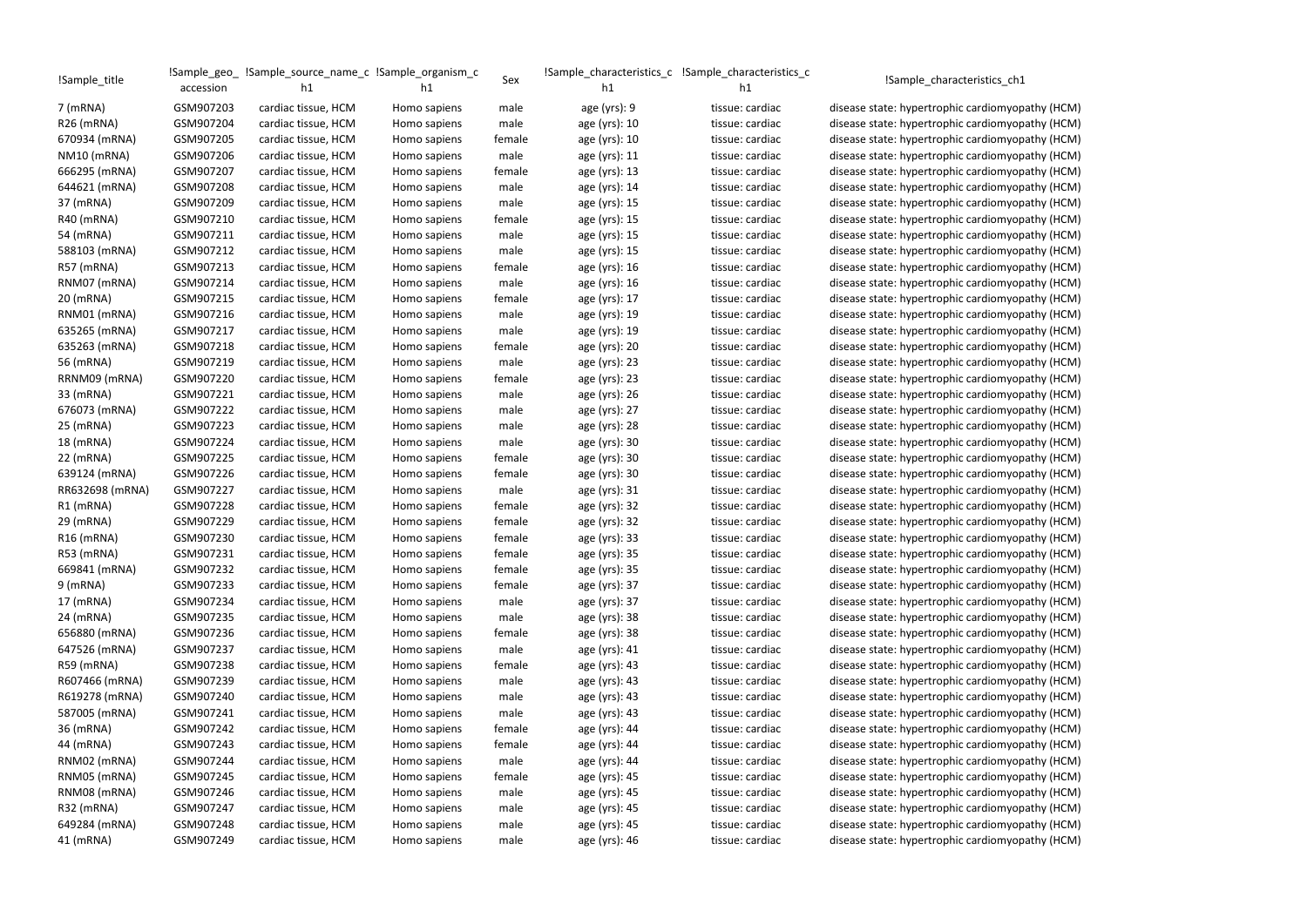| 45 (mRNA)      | GSM907250 | cardiac tissue, HCM | Homo sapiens                 | female | age (yrs): 46 | tissue: cardiac | disease state: hypertrophic cardiomyopathy (HCM) |
|----------------|-----------|---------------------|------------------------------|--------|---------------|-----------------|--------------------------------------------------|
| 680701 (mRNA)  | GSM907251 | cardiac tissue, HCM | Homo sapiens                 | male   | age (yrs): 47 | tissue: cardiac | disease state: hypertrophic cardiomyopathy (HCM) |
| R655639 (mRNA) | GSM907252 | cardiac tissue, HCM | Homo sapiens                 | male   | age (yrs): 48 | tissue: cardiac | disease state: hypertrophic cardiomyopathy (HCM) |
| 632093 (mRNA)  | GSM907253 | cardiac tissue, HCM | Homo sapiens                 | female | age (yrs): 48 | tissue: cardiac | disease state: hypertrophic cardiomyopathy (HCM) |
| 653513 (mRNA)  | GSM907254 | cardiac tissue, HCM | Homo sapiens                 | male   | age (yrs): 50 | tissue: cardiac | disease state: hypertrophic cardiomyopathy (HCM) |
| 653809 (mRNA)  | GSM907255 | cardiac tissue, HCM | Homo sapiens                 | female | age (yrs): 50 | tissue: cardiac | disease state: hypertrophic cardiomyopathy (HCM) |
| R342632 (mRNA) | GSM907256 | cardiac tissue, HCM | Homo sapiens                 | female | age (yrs): 51 | tissue: cardiac | disease state: hypertrophic cardiomyopathy (HCM) |
| 633322 (mRNA)  | GSM907257 | cardiac tissue, HCM | Homo sapiens                 | female | age (yrs): 51 | tissue: cardiac | disease state: hypertrophic cardiomyopathy (HCM) |
| 656578 (mRNA)  | GSM907258 | cardiac tissue, HCM | Homo sapiens                 | female | age (yrs): 51 | tissue: cardiac | disease state: hypertrophic cardiomyopathy (HCM) |
| R8 (mRNA)      | GSM907259 | cardiac tissue, HCM | Homo sapiens                 | female | age (yrs): 52 | tissue: cardiac | disease state: hypertrophic cardiomyopathy (HCM) |
| R58 (mRNA)     | GSM907260 | cardiac tissue, HCM | Homo sapiens                 | male   | age (yrs): 52 | tissue: cardiac | disease state: hypertrophic cardiomyopathy (HCM) |
| NM03 (mRNA)    | GSM907261 | cardiac tissue, HCM | Homo sapiens                 | female | age (yrs): 52 | tissue: cardiac | disease state: hypertrophic cardiomyopathy (HCM) |
| 27 (mRNA)      | GSM907262 | cardiac tissue, HCM | Homo sapiens                 | male   | age (yrs): 52 | tissue: cardiac | disease state: hypertrophic cardiomyopathy (HCM) |
| R50 (mRNA)     | GSM907263 | cardiac tissue, HCM | Homo sapiens                 | female | age (yrs): 53 | tissue: cardiac | disease state: hypertrophic cardiomyopathy (HCM) |
| RNM06 (mRNA)   | GSM907264 | cardiac tissue, HCM | Homo sapiens                 | male   | age (yrs): 53 | tissue: cardiac | disease state: hypertrophic cardiomyopathy (HCM) |
| 48 (mRNA)      | GSM907265 | cardiac tissue, HCM | Homo sapiens                 | female | age (yrs): 54 | tissue: cardiac | disease state: hypertrophic cardiomyopathy (HCM) |
| 49 (mRNA)      | GSM907266 | cardiac tissue, HCM | Homo sapiens                 | female | age (yrs): 54 | tissue: cardiac | disease state: hypertrophic cardiomyopathy (HCM) |
| 610700 (mRNA)  | GSM907267 | cardiac tissue, HCM | Homo sapiens                 | male   | age (yrs): 54 | tissue: cardiac | disease state: hypertrophic cardiomyopathy (HCM) |
| R620009 (mRNA) | GSM907268 | cardiac tissue, HCM | Homo sapiens                 | female | age (yrs): 55 | tissue: cardiac | disease state: hypertrophic cardiomyopathy (HCM) |
| 46 (mRNA)      | GSM907269 | cardiac tissue, HCM | Homo sapiens                 | female | age (yrs): 56 | tissue: cardiac | disease state: hypertrophic cardiomyopathy (HCM) |
| R656518 (mRNA) | GSM907270 | cardiac tissue, HCM | Homo sapiens                 | male   | age (yrs): 56 | tissue: cardiac | disease state: hypertrophic cardiomyopathy (HCM) |
| 370118 (mRNA)  | GSM907271 | cardiac tissue, HCM | Homo sapiens                 | female | age (yrs): 56 | tissue: cardiac | disease state: hypertrophic cardiomyopathy (HCM) |
| 687046 (mRNA)  | GSM907272 | cardiac tissue, HCM | Homo sapiens                 | male   | age (yrs): 56 | tissue: cardiac | disease state: hypertrophic cardiomyopathy (HCM) |
| 653447 (mRNA)  | GSM907273 | cardiac tissue, HCM | Homo sapiens                 | male   | age (yrs): 57 | tissue: cardiac | disease state: hypertrophic cardiomyopathy (HCM) |
| 663702 (mRNA)  | GSM907274 | cardiac tissue, HCM | Homo sapiens                 | female | age (yrs): 58 | tissue: cardiac | disease state: hypertrophic cardiomyopathy (HCM) |
| 663118 (mRNA)  | GSM907275 | cardiac tissue, HCM | Homo sapiens                 | male   | age (yrs): 58 | tissue: cardiac | disease state: hypertrophic cardiomyopathy (HCM) |
| 673367 (mRNA)  | GSM907276 | cardiac tissue, HCM | Homo sapiens                 | male   | age (yrs): 59 | tissue: cardiac | disease state: hypertrophic cardiomyopathy (HCM) |
| 683304 (mRNA)  | GSM907277 | cardiac tissue, HCM | Homo sapiens                 | male   | age (yrs): 59 | tissue: cardiac | disease state: hypertrophic cardiomyopathy (HCM) |
| 638751 (mRNA)  | GSM907278 | cardiac tissue, HCM | Homo sapiens                 | male   | age (yrs): 59 | tissue: cardiac | disease state: hypertrophic cardiomyopathy (HCM) |
| 645586 (mRNA)  | GSM907279 | cardiac tissue, HCM | Homo sapiens                 | female | age (yrs): 59 | tissue: cardiac | disease state: hypertrophic cardiomyopathy (HCM) |
| 661552 (mRNA)  | GSM907280 | cardiac tissue, HCM | Homo sapiens                 | male   | age (yrs): 59 | tissue: cardiac | disease state: hypertrophic cardiomyopathy (HCM) |
| 631131 (mRNA)  | GSM907281 | cardiac tissue, HCM | Homo sapiens                 | male   | age (yrs): 59 | tissue: cardiac | disease state: hypertrophic cardiomyopathy (HCM) |
| RNM04 (mRNA)   | GSM907282 | cardiac tissue, HCM | Homo sapiens                 | female | age (yrs): 60 | tissue: cardiac | disease state: hypertrophic cardiomyopathy (HCM) |
| 653448 (mRNA)  | GSM907283 | cardiac tissue, HCM | Homo sapiens                 | male   | age (yrs): 60 | tissue: cardiac | disease state: hypertrophic cardiomyopathy (HCM) |
| 47 (mRNA)      | GSM907284 | cardiac tissue, HCM | Homo sapiens                 | male   | age (yrs): 62 | tissue: cardiac | disease state: hypertrophic cardiomyopathy (HCM) |
| 647527 (mRNA)  | GSM907285 | cardiac tissue, HCM | Homo sapiens                 | male   | age (yrs): 63 | tissue: cardiac | disease state: hypertrophic cardiomyopathy (HCM) |
| 637810 (mRNA)  | GSM907286 | cardiac tissue, HCM | Homo sapiens                 | female | age (yrs): 64 | tissue: cardiac | disease state: hypertrophic cardiomyopathy (HCM) |
| 634021 (mRNA)  | GSM907287 | cardiac tissue, HCM | Homo sapiens                 | male   | age (yrs): 65 | tissue: cardiac | disease state: hypertrophic cardiomyopathy (HCM) |
| R671993 (mRNA) | GSM907288 | cardiac tissue, HCM | Homo sapiens                 | male   | age (yrs): 65 | tissue: cardiac | disease state: hypertrophic cardiomyopathy (HCM) |
| R35 (mRNA)     | GSM907289 | cardiac tissue, HCM | Homo sapiens                 | female | age (yrs): 66 | tissue: cardiac | disease state: hypertrophic cardiomyopathy (HCM) |
| $3$ (mRNA)     | GSM907290 | cardiac tissue, HCM | Homo sapiens                 | female | age (yrs): 67 | tissue: cardiac | disease state: hypertrophic cardiomyopathy (HCM) |
| 670152 (mRNA)  | GSM907291 | cardiac tissue, HCM | Homo sapiens                 | female | age (yrs): 67 | tissue: cardiac | disease state: hypertrophic cardiomyopathy (HCM) |
| 30 (mRNA)      | GSM907292 | cardiac tissue, HCM | Homo sapiens                 | female | age (yrs): 67 | tissue: cardiac | disease state: hypertrophic cardiomyopathy (HCM) |
| 631132 (mRNA)  | GSM907293 | cardiac tissue, HCM | Homo sapiens                 | male   | age (yrs): 67 | tissue: cardiac | disease state: hypertrophic cardiomyopathy (HCM) |
| R633573 (mRNA) | GSM907294 | cardiac tissue, HCM | Homo sapiens                 | male   | age (yrs): 67 | tissue: cardiac | disease state: hypertrophic cardiomyopathy (HCM) |
| 639649 (mRNA)  | GSM907295 |                     |                              |        |               |                 |                                                  |
| 39 (mRNA)      | GSM907296 | cardiac tissue, HCM | Homo sapiens<br>Homo sapiens | male   | age (yrs): 67 | tissue: cardiac | disease state: hypertrophic cardiomyopathy (HCM) |
|                | GSM907297 | cardiac tissue, HCM |                              | female | age (yrs): 69 | tissue: cardiac | disease state: hypertrophic cardiomyopathy (HCM) |
| 28 (mRNA)      |           | cardiac tissue, HCM | Homo sapiens                 | female | age (yrs): 69 | tissue: cardiac | disease state: hypertrophic cardiomyopathy (HCM) |
| 673368 (mRNA)  | GSM907298 | cardiac tissue, HCM | Homo sapiens                 | female | age (yrs): 70 | tissue: cardiac | disease state: hypertrophic cardiomyopathy (HCM) |
| 671852 (mRNA)  | GSM907299 | cardiac tissue, HCM | Homo sapiens                 | female | age (yrs): 70 | tissue: cardiac | disease state: hypertrophic cardiomyopathy (HCM) |